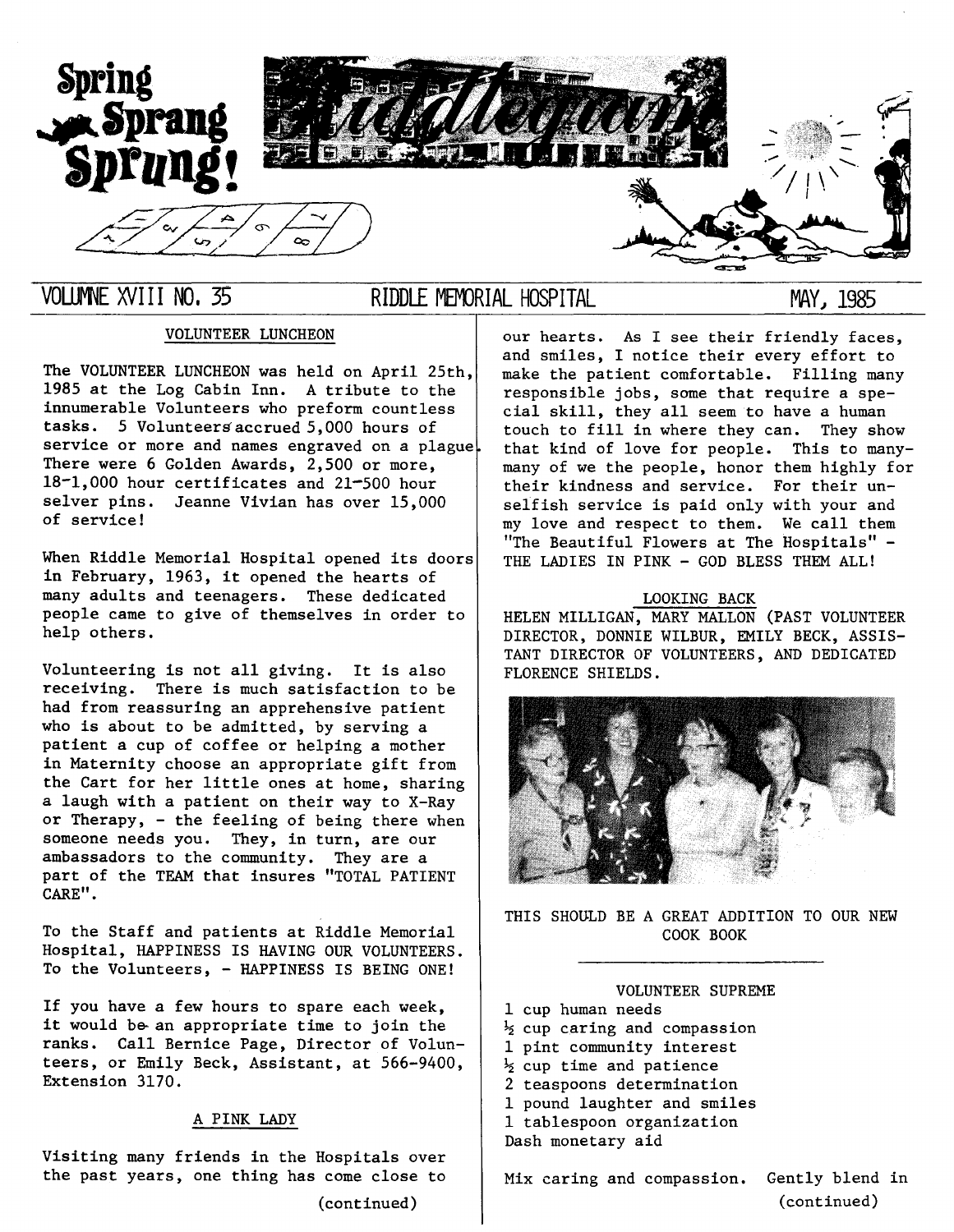#### (VOLUNTEERS - Continued)

community interest. Combine time and patience with determination. Add organization and monetary aid and mix well with laughter and smiles. Carefully pour into pan greased with coordination. Sprinkle top with your own special talents. Bake until thoroughly warm and serve immediately to neighbors near and far. Never cover or refrigerate, it must constantly be used to get the full aroma.

#### \*\*\*\*\*\*\*\*\*\*\*\*\*\*\*\*\*\*\*\*\*\*\*

DOCTOR'S DAY MARCH 29th, 1985



In 1958 the United States Congress officially designated March 30th as a day to honor all members of the Medical profession. On this date, in 1842, Ether was administered as an anesthesia for the first time.

On March 29th, the ASSOCIATED AUXILIARIES of Riddle Memorial Hospital saluted all our physicians with a bouquet of red carnations in the Lobby of the Hospital. This is our way of saying "THANKS" for their service and dedication.

#### \*\*\*\*\*\*\*\*\*\*\*\*\*\*\*\*\*\*\*\*\*

#### RIDDLE RAP

"SPRING IS HERE" and it means more to modern man than it did to his forefathers. It brings the hopeful and ever recurring reminder that there are lovelier things to look at than television! THE COUNTRY FAIR is making great progress. The Committee is very busy planning a great Fait. LORRAINE GROSS distributed the FAIR chances, and urges all Auxilians to -"SELL, SELL, SELL" - GIVE IT YOUR ALL. Lorraine will give dates for sitting in the Hospital Lobby next week. The price of the chances will be  $$1.00 - $5.00$  for  $6$ ........... Live in each season as it passes; breathe the air, drink the drink. taste the fruit, and resign yourself to the influences of each.

(Riddle Rap - Continued)



COUNTRY FAIR PLANS ARE IN THE MAKING. BETTY WILKINSON, CYNTHIA KIPP, NINA CRUICE AND ALICE WILKINSON

ELSIE GIBSON'S new brochures Riddle Memorial Hospital are ready, and placed on the Reception Desk of the Hospital Lobby. They will be placed in doctor's offices, libraries, etc. Speedy recovery to Elsie......NETHER PROVID-ENCE has a new member, MIDGE TEEARS....... Mark your calendar, Public Relations Chairman, ANN McELROY announced the ANNUAL LUNCHEON will be held Thursday, June 6th at the Springhaven Country Club. Cost to be \$6.00 to the Auxilians. This low price is possible due to the Associated Auxiliaries Board underwriting a portion of this charge...... A beautiful Valentine Box made by CYNTHIA KIPP and her daughter. Valentines were delivered throughout the Hospital, by CYNTHIA KIPP, LEAH KIPP. and BETTY WILKINSON.



JINKS JONES, CHAIRMAN OF THRIFT SHOP PRESENTS A CHECK TO LETTY CLARK, PRESI-DENT OF THE ASSOCIATED AUXILIARIES, IN THE AMOUNT OF \$35,000.00 FROM THRIFT SHOP

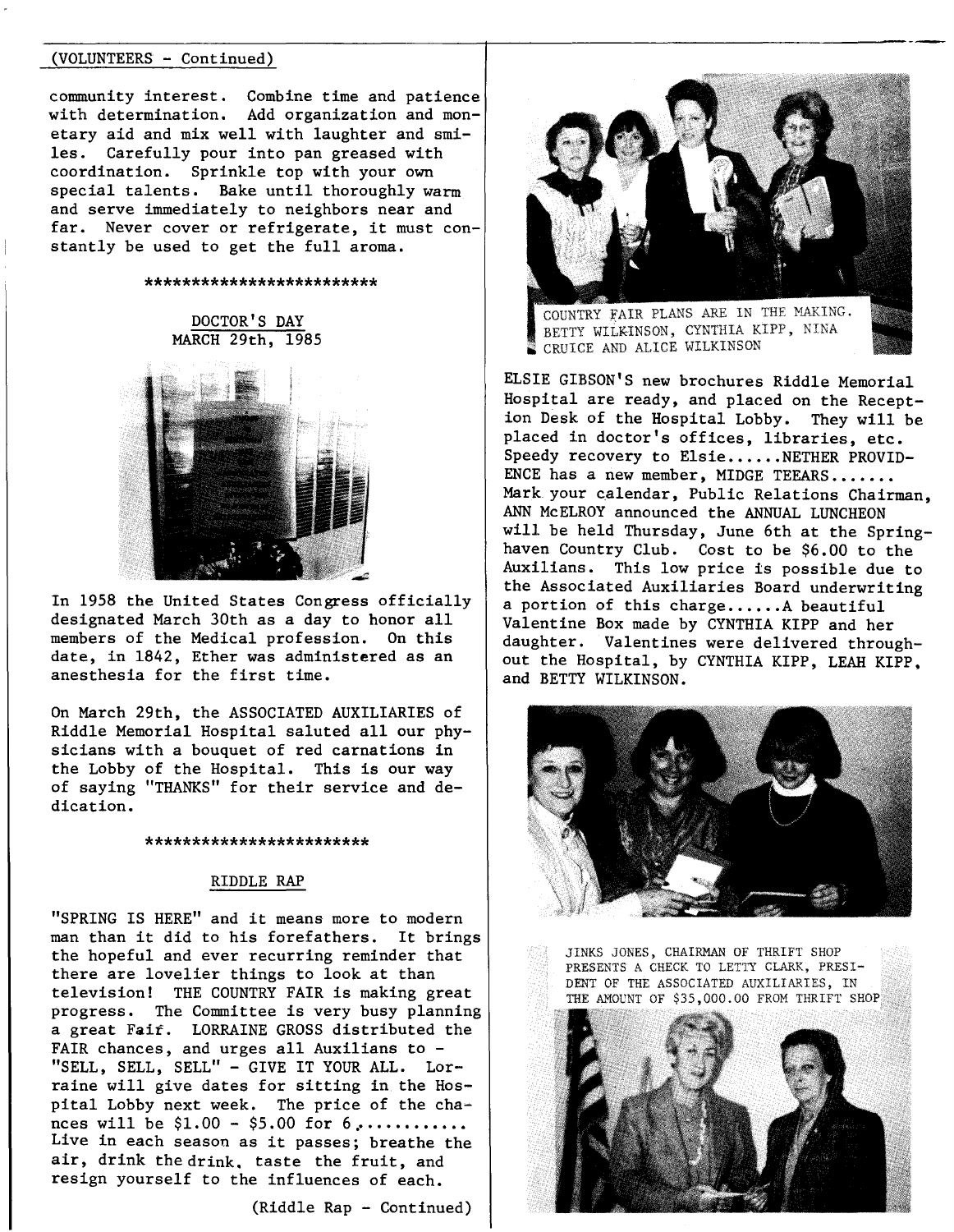"NOW IS THE TIME TO SWING INTO SPRING" DOROTHY ROLISON, Chairman of the Merry Token Gift Shop, displaying the "Riddle Rabbits", and the handmade afghan. The winner of the rabbits was Howard F. Hawkins of Thornton, and Marge Zultewicz of Springfield won the **afghan .** .......... .



NETHER PROVIDENCE FLOWER SALE........





FONDLY REMEMBERED, AND OUR SINCEREST SYMPATH-IES TO THE FAMILIES OF JOHN McCLATCHY, ALICE COOK, BETTY RAMAIKA, MARY MILLER, JOHN CARL-SON, GEORGE WELLS, SARA ROGERS, AND ALSO TO EMMA SCHLACK IN THE LOSS OF HER DAUGHTER-IN-LAW, PATRICIA M. FINK SCHLACK................. LAURA INGRAM, TUG McGRAW, DOROTHY ROLISON and Dr. Brod's nurse, JOAN WRIGHT. Tug McGraw came to RMH to visit his mother-in-law when she was a patient.........



Concord Auxiliary member, LILLIAN ROUKE, was hospitalized. We sincerely hope she is feeling better.......NETHER PROVIDENCE AUXILIARY "Rose Sale" was a trememdous success........ SPRINGHAVEN AUXILIARY will have a "Yard Sale" on June 1st at the home of MARILYN LEE....... A "Pool Party" is planned on June 20th at the home of GRACE GARAFOLA......MR. DONALD LAUGH-LIN, President of RMH spoke at the General Meeting of the Associated Auxiliaries regarding the new approaches and obligations hospitals are faced with in these times. The Federal Government has made many new demands and directives regarding hospital services, even to length of patient stay. Surgery and related patient days will be set. In short, if the term for a particular service is four days, only those four days will be recognized for hospital payment. Also, unlike heretofore, interest income, undesignated funds from memorials, etc., will be subject to Government regulations. Increased competition has already been seen the opening of Walk-In Clinics and Imaging Centers such as are in Springfield and the Health Center in Granite Run Mall. These claim they can operate at less cost and less patient waiting time. RMH serves Elwyn Institute with a Satellite Pharmacy and plans with Delaware County Hospital to share in planned Alcohol Rehabilition Facility here in Middletown Township. The plan to insure our preservation and flexibility of assets is to accomplish a Corporate Restructuring of the Hospital. The new parent corporation would be known as Riddle Memorial Foundation, and would cover separate blocks of operation, such as Riddle Health Care, Riddle System Services, and

(Continued on next page)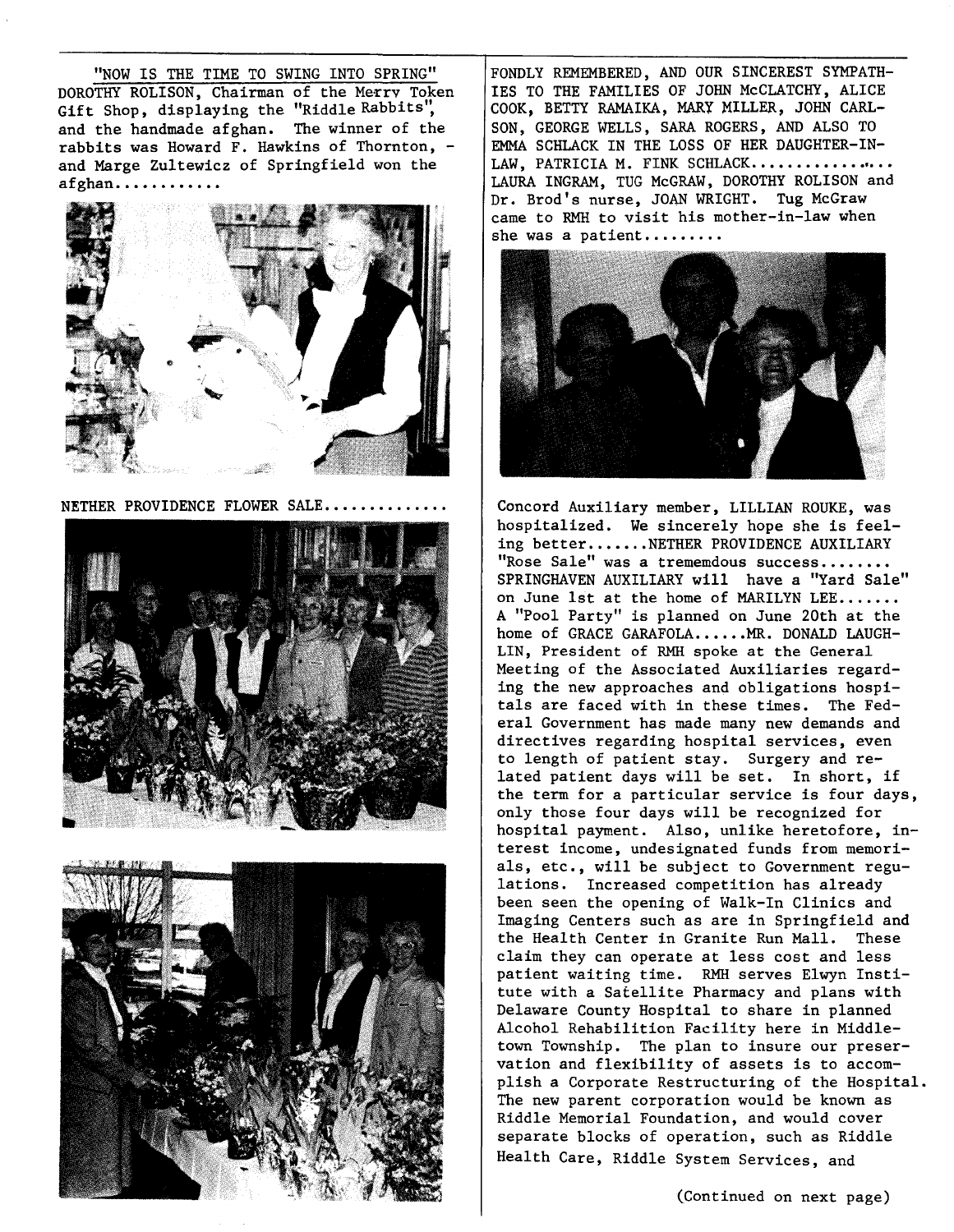(RIDDLE RAP - Continued) Riddle Memorial Hospital, with a future block as Riddle Enterprises. This does not mean a new and foreign Board, but rather dividing the present Board in groups of three, all remaining with a voice in the Foundation. Any and all efforts will be fully examined and legally structured by foremost corporate attorneys. Our hospital's aim always is to maintain the finest medical facility possible, the very best of patient care, and continued expertise in the health field.............. ..................DR. PETER PALENA of RMH Opthamology spoke on the new Lazer at the April General Board Meeting of the Associated Auxiliaries. Dr. Palenashowed,via screen, the possibilities and performance of the Lazer. He described it as the "Mercedes" of Lazers. Explained how fully equipped it is, and the many accessories that can continue to be used with it. It has opened another door of outstanding service for Riddle to offer its patients. A plaque has been printed acknowledging the generosity of the Associated Auxiliaries in donating this outstanding equipment. Riddle's Opthamology Staff is superior with all academically oriented physicians, and shows unlimited growth to come. Following the meeting, a number of members went up to the Opthamology Department to see the equipment first hand, and derive additional information of it........

A PERSON CONTRACTOR DR. PALENA AND NURSE KAY MAIER

MIDDLETOWN AUXILIARY FASHION SHOW is May 17. A fantastic Moana Fashion Show! You will enjoy this beautiful day at the Drexelbrook Inn......JAYNE SCHNEIDER has a new grandson, Jared Crist Stanley. Sister Susan is so very proud .•.... BETTY AND AAUL WILKINSON enjoyed their California vacation...... ROSE TREE AUX-ILIARY has two new members, BARBARA MORRIS ans ALYCIA MALLON BURLE. Welcome aboard ladies! ...•.• LIMA AUXILIARY'S MILDRED EVANS and BEA CHASS had a nice vacation in sunny Florida......BLANCHE HAEBEL and daughter spent three weeks in California......MARION RINES'S husband is doing well. The Rines also have a new grandaughter......Speedy re-~overv to ANNE WEATHERS ...... Happy 50th

Anniversay to CLARA AND RICHARD BARKER..... JEAN WAPLES is mending after 12 long weeks of recuperation from her broken ankle...... SPRINGHAVEN AUXILIARY welcomes a new member, DOTTIE FAWCETT......We are thinking of you BETTY COPELAND of MIDDLETOWN AUXILIARY..... DOTTIE FEY of SPRINGHAVEN AUXILIARY is now associated with Robert Bruce Realtors of Media. Her recent triumph - she sold OUR EMMA FREDERICS (now living in New Orleans) Condo to OUR PEG HAYDEN. That's keeping it "All In The Family"......The NICHOLARS and RIKERS had a great cruise on the Nieuw Amsterdam to Jamaica and The Grand Caymens... .... Many Florida vacationers have returned, HELEN CRECELIUS, CAROLE BARRY, ADA FISHER, BETTY DIEHL, BETTY HOLLINGSWORTH AND ELIZA-BETH ROBERTSON......President of MEDIA AUXI-LIARY, KENNY PAYNE, became a grandmother. That means PEG HAYDEN is a Great-Grandmother again..........HELEN LAIMBEER, SALLIE Mc-PHILLIMY, AND GINNY MILLER (photo below) at the first General Board Meeting of the 1985 COUNTRY FAIR........THE FIRST HAND SHAKE in life is the greatest of  $all...$ the clasp of an infant fist around a parent's finger. BETTY AND PAUL WILKINSON are the proud grandparents of Rachael Elizabeth..... Just heard on the elevator at RMH, someone said "The return of daylight saving time, with inflation, that is the only thing I've saved this year.



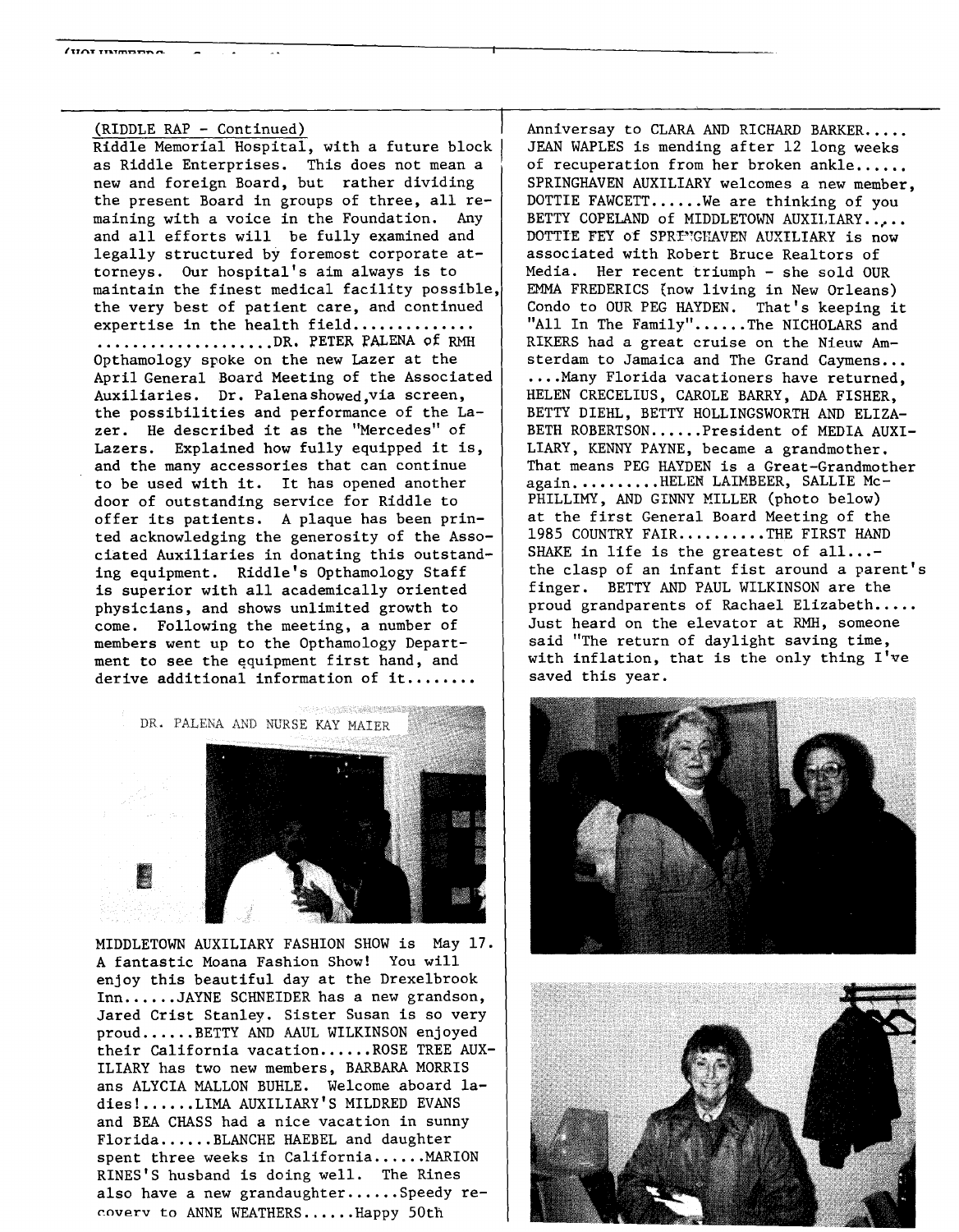

GINGER LOBB, AUCTION CHAIRMAN, ROSEMARY PA-LENA, CO-CHAIRMAN OF BALL, DUCHESS WYNN, CHAIRMAN OF THE BALL, KITTY WAGNER, PATRONS. (NOT SHOWN) BETTY HOLLINGSWORTH, TREASURER, DOT MCKEE, RESERVATIONS, CYNTHIA KIPP, AUC-TION, ANN McELROY AND MARIE SALATI, DECORA-TIONS.

#### THE COUP D'ETAT

The Associated Auxiliaries of Riddle Memorial Hospital had their Twenty Seventh Annual Man O' War Ball on April 20th, 1985 in the Grand Ballroom of the Adam's Mark Hotel in Philadelphia. What a gala evening! Beautifully



gowned ladies, handsome gentlemen,excellent food and themmusic was made for dancing. A wonderful time was had by one and all.

Chairman, Duchess Wynn (her name "Duchess" was very apropos), did a ROYAL job. Co-Chairman Rosemary Palena did an excellent job along with the rest of the MAN O' WAR BALL COMMIT-TEE.

The Auction again proved to be finacially

successful. Thank you Dr. Charles Kipp. Dr. Kipp our Anesthesiologist, for sure, can't put you to sleep at a time like this. What would be d6 without his boundless enthusiasum for Riddle Memorial Hospital and The Man O' War Ball!!!

The Associated Auxiliaries wish to thank all that support this Annual function by attending, and also for their Patron contributions.

This kind of support is what stimulates us to continue our work for RMH











DR. & MRS. CHAS. KIPP



MAN O' WAR BALL COMMITTEE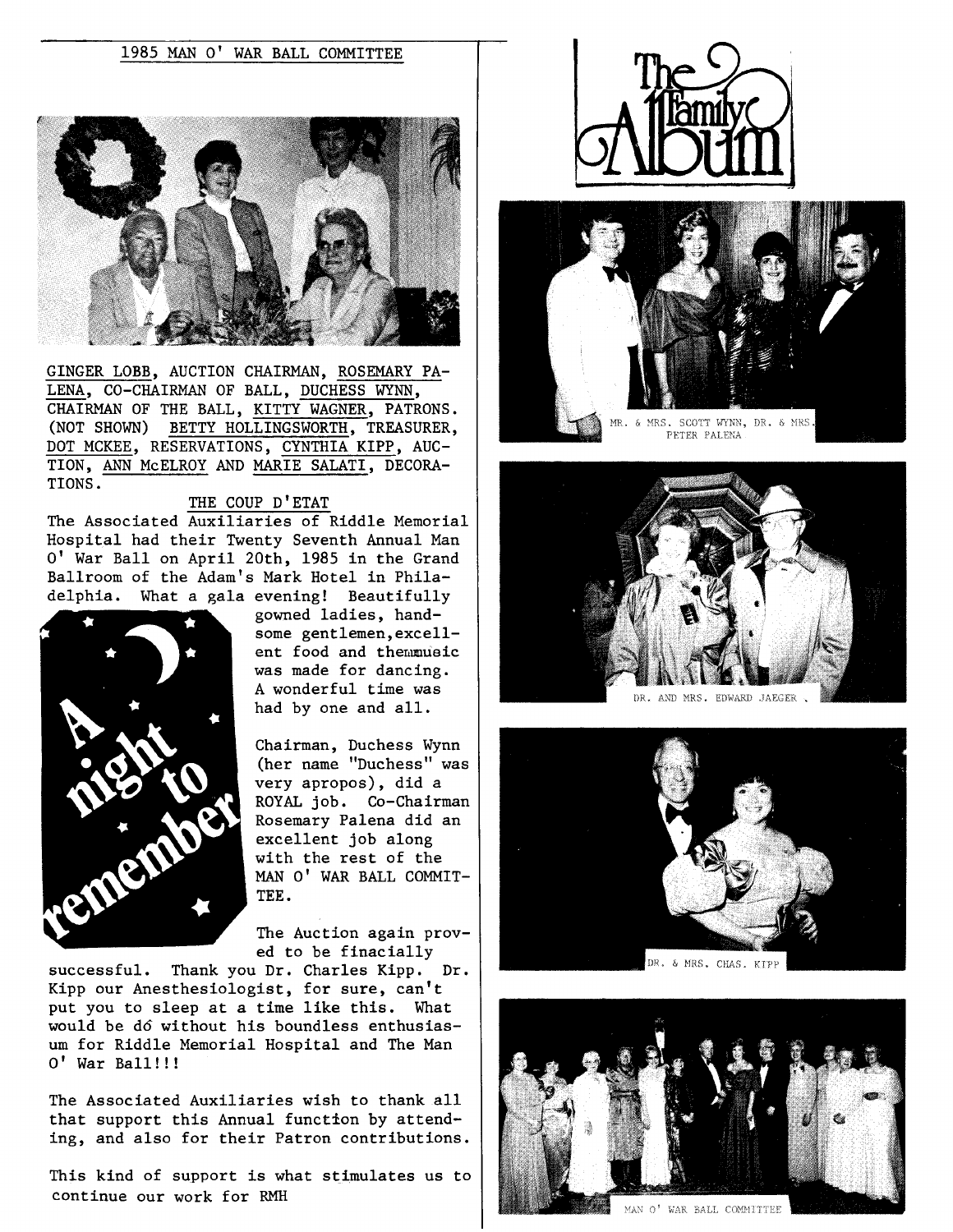

LETTY CLARK, PRESIDENT OF ASSOC. AUX., DR. & MRS. J. I. MAGUIRE

 $\mathbf{J} \rightarrow$ 



DR. & MRS. WM. DAVEY<br>DANCING WITH MANY BEAUTIFUL PEOPLE



MR. & MRS. J.<br>DR. & MRS. J.





mk. & MRS. H. SEYBOLD, MR. & MRS.<br>R. SUTTON, MR. & MRS. R. SANTILLI uli.



]). L. LACGELI:,, *i,* i,:ps, v .. KIL



DOROTHY ROLISON, DR. & MRS. E. A. **LIAEGER. BAREARA ROLISON** 

14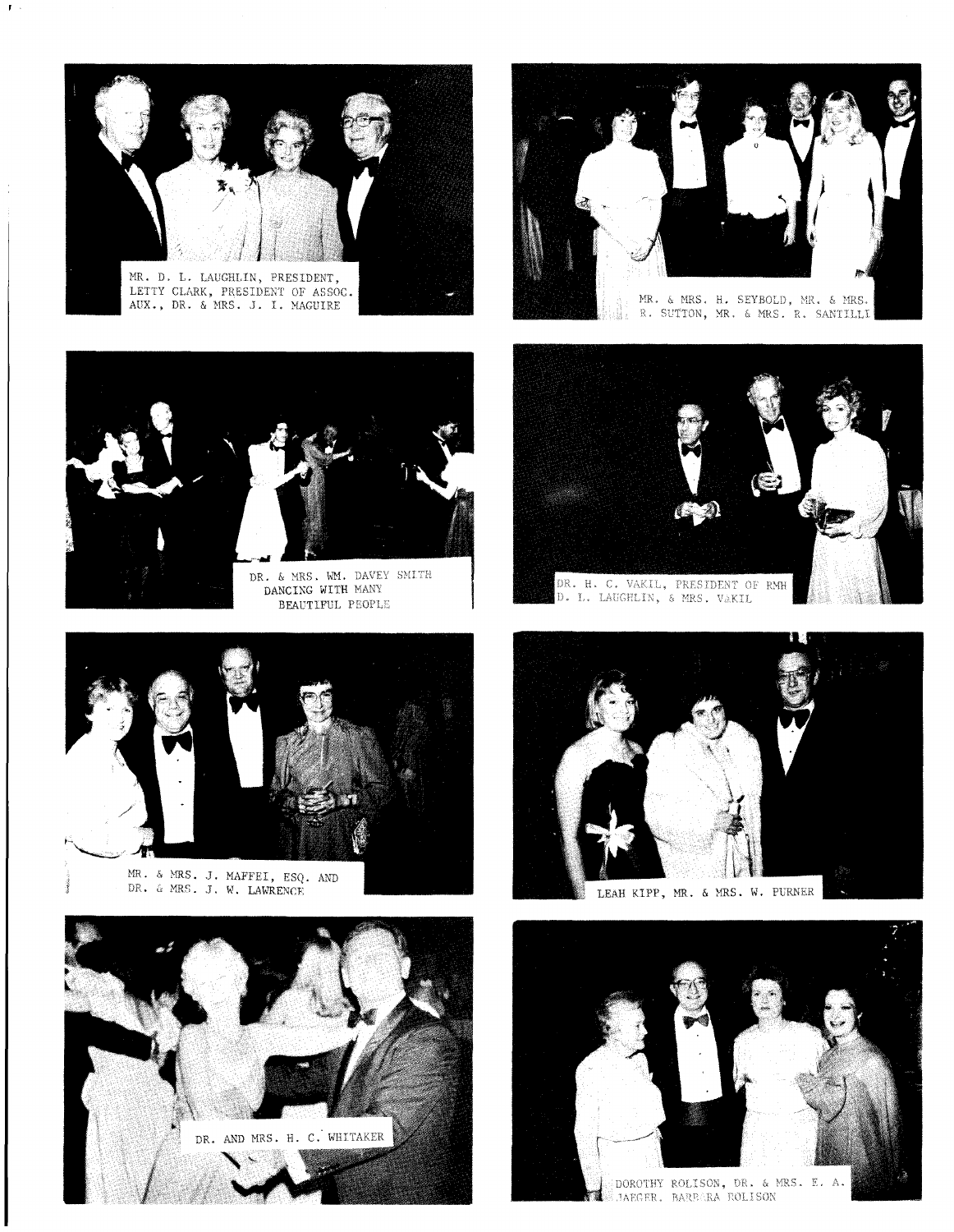

MEMBERS OF BOARD OF DIRECTORS OF RMH, MR. R. W. LOBB AND MRS.LOBB, AND MR. RICHARD WOOD AND MRS. WOOD.



BECKER AND DR. AND MRS. BERNABEI



THEIR FURSKIN FRIEND





DR. & MRS. C. KIPP, DR. & MRS. R.<br>MCCURDY, JR., & DR. & MRS. R.<br>MCCURDY CP



DR. AND MRS. THOMAS MCKEE



"ALL IN THE FAMILY" THE MALLONS